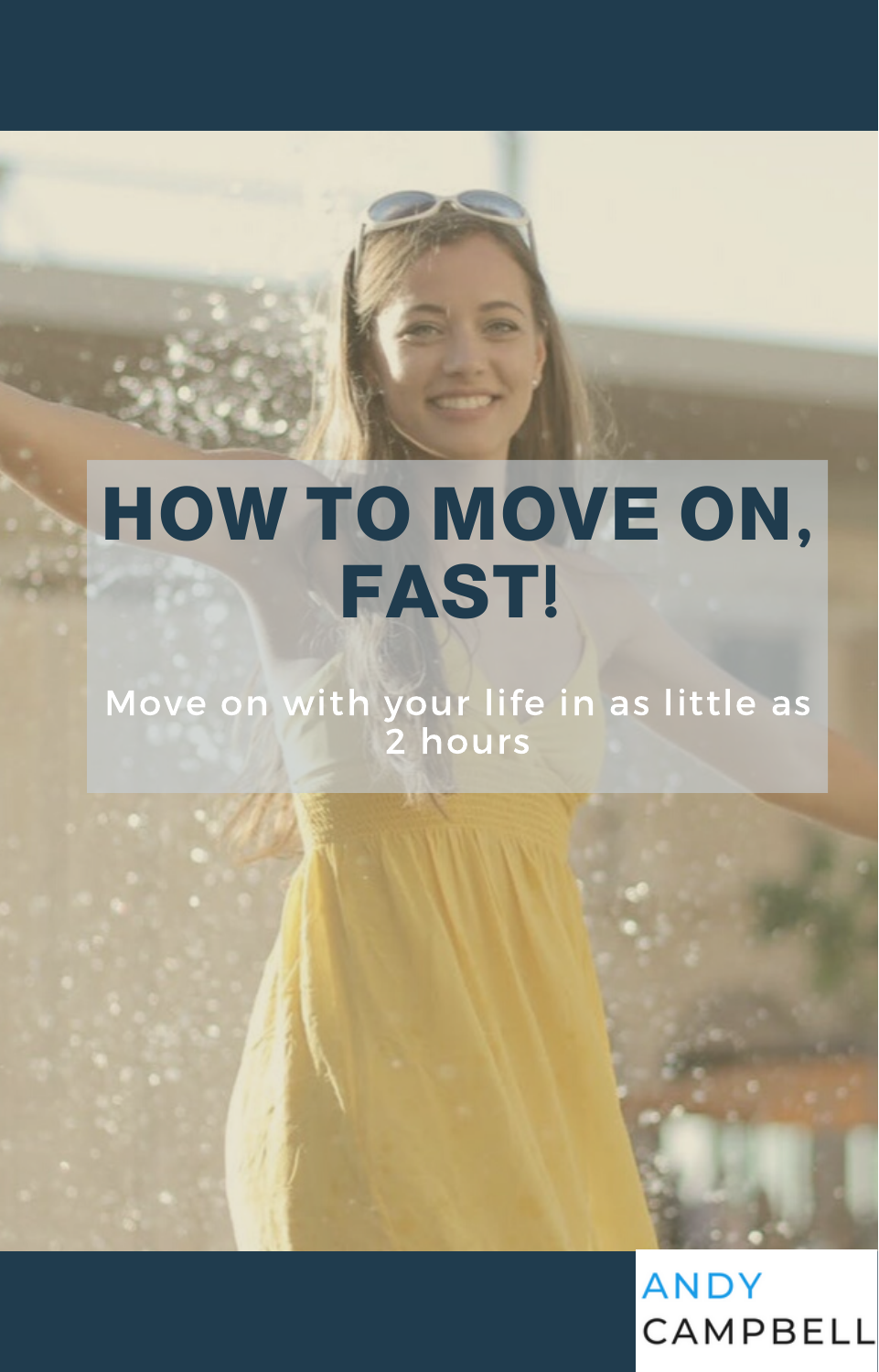# Introduction

Break ups suck; they really do.

If you've invested your heart into anything, and it's taken away from you, it's going to hurt. There's no two ways about it.

But, what if I told you that you can make the grief go away… in as little as TWO hours? Would you take up the chance to gain your power back, in pretty much, no time at all?

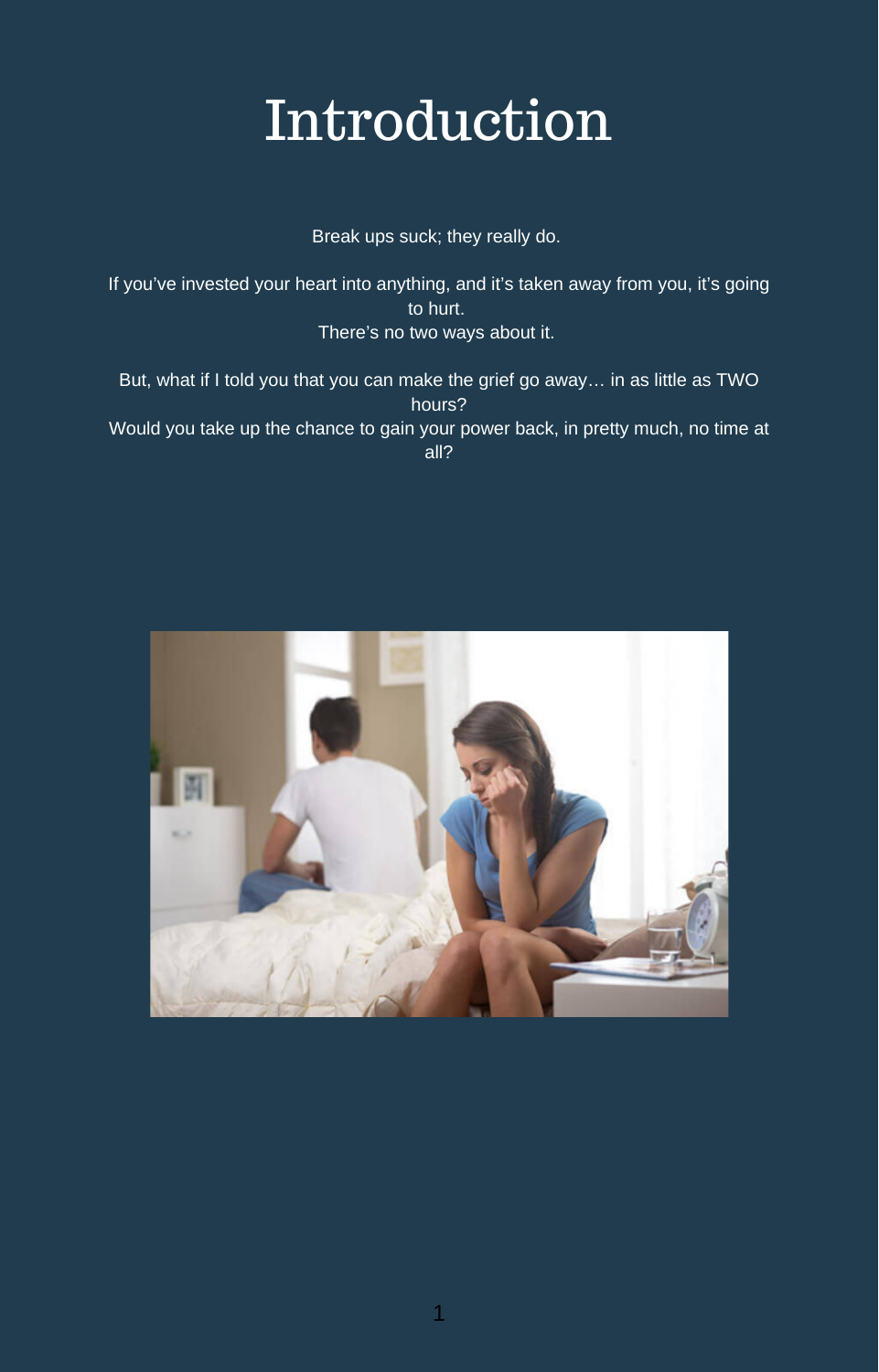# About The Author



Andy Campbell is a human behaviour specialist focusing on empowering his students through education to be able to understand why they behave the way they do and how to get their desired outcome.

Andy always believed that 'only time can heal grief' until he attended a seminar one day and saw a lady completely dissolve her grief in a matter of hours, just by answering a series of quality questions that brought her mind back into a balanced state.

Since then Andy set out to learn everything he could about this process and now works one to one with clients, transforming their perceptions in hours instead of weeks or months.



I will explain exactly what happens when you go through a breakup, and why you feel the way you feel. I'll then equip you with the tools to empower yourself and move on with your life in just a couple of hours…

Andy Campbell

Get ready to transform your perceptions and your life...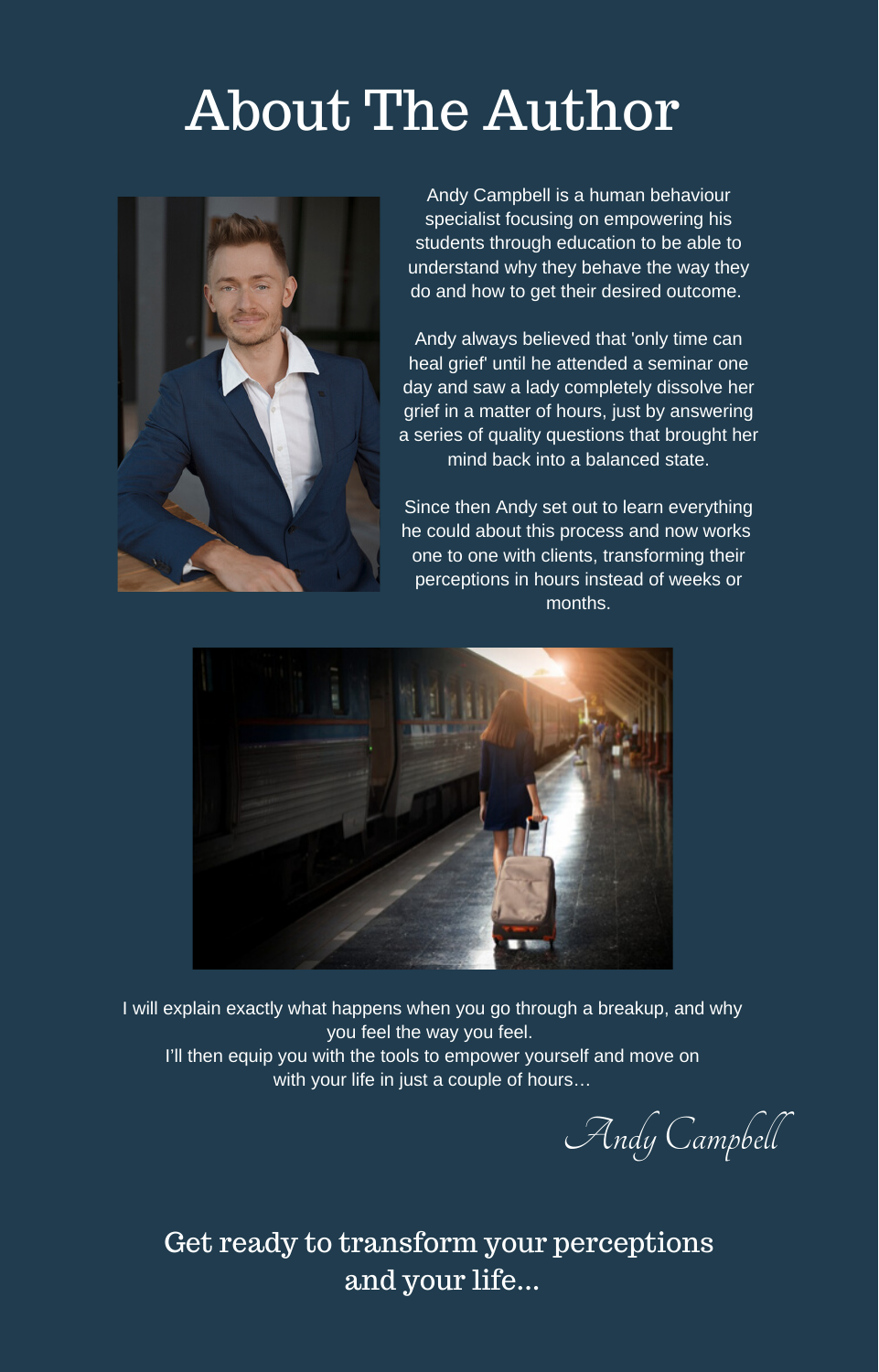# Why does it hurt so much?

If you're reading this, I'm assuming one of two things.

- 1. You've recently experienced a break up. OR
- 2. You're thinking about ending a relationship which you've invested a lot of love and effort in. and can't seem to find the courage to finish it.

Either way, there's pain involved; heartbreak is never going to be easy. You've been reliant on this one person to meet so many of your needs; emotionally, physically, maybe even financially.

When this reliance is stripped away from you, you feel lost; alone again. How on earth did you survive before you met them?!

And, why does it hurt so much?

Let's look at this from a cellular level, deep inside your brain. What's going on in there?



You know those butterflies you used to get whenever you were around that person? This was actually just a whole heap of 'feel-good' chemicals floating around your brain, creating physical responses in your body.

You depended on them for that tickly, loving sensation… but now it's gone.

You need to get it back, but how? Drugs, food, sex? They're all very tempting, and will help you get those happy vibes again for a short period. But, those will go, and the pain will return.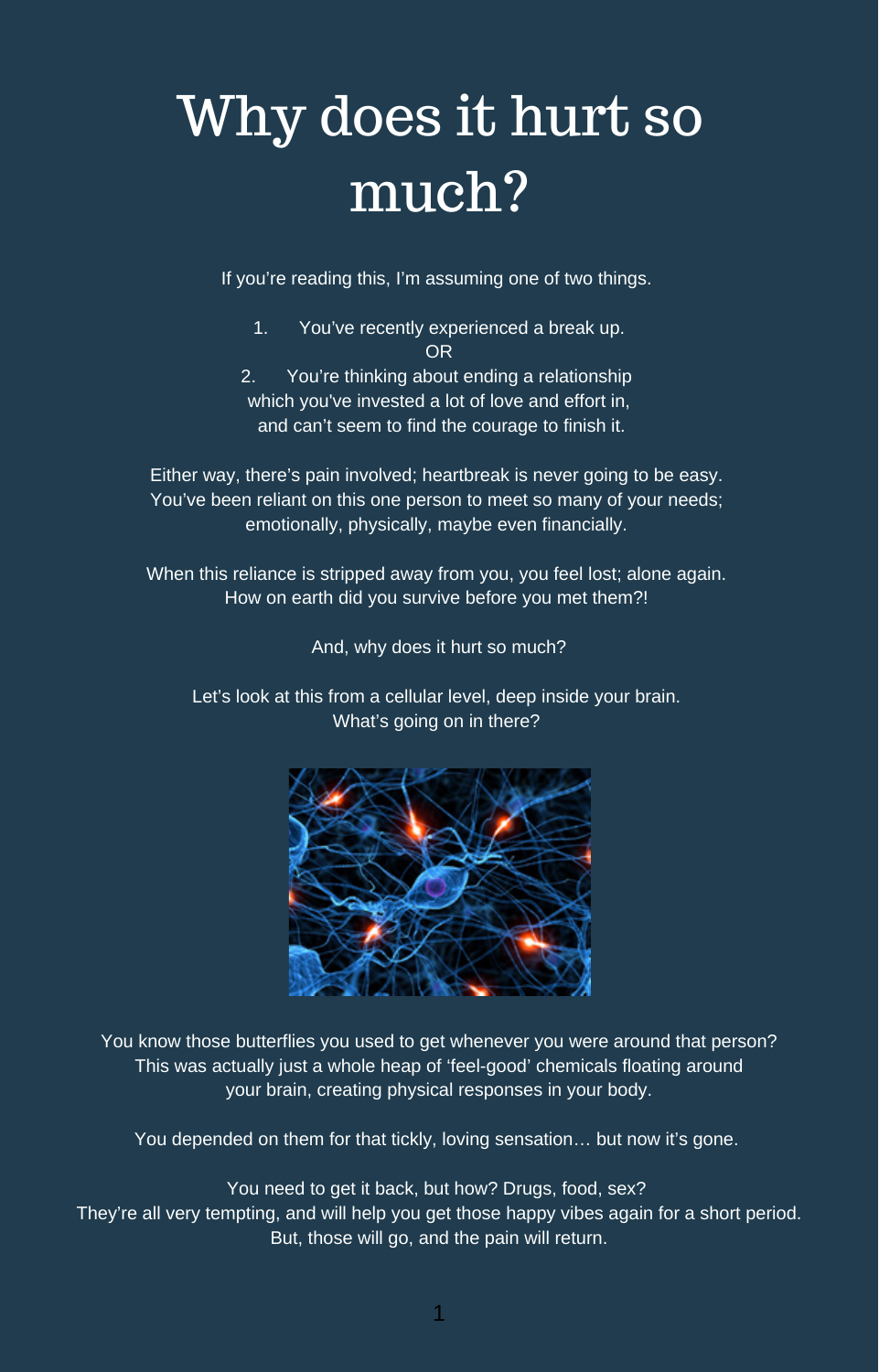### The Good News

Heard of the term, 'time heals all wounds'? Technically, in time you WILL feel better… but why drag on the pain when you just don't need to?

Giving yourself days, weeks, months, even years to get over someone is actually… completely unnecessary.

This grief period doesn't need to stretch any longer than **a couple of hours.** You don't need to find an external form of happiness to move one with your life.

All it takes is a bit of internal TLC.

## How does it Work?



When you are in a relationship with someone. there are always going to be things about them that you like and admire,

but, there's also plenty of attributes and behaviours that you dislike about them.

> After the break-up, your filled with happy memories, and life seemed so perfect before. But, this isn't the whole truth.

After working with countless heartbroken clients for close to half a decade, I've learnt that, although it's pretty normal to feel this way, it's almost always nowhere near the truth.

Be honest with yourself.

Would you miss them if you heard them yell at you again? When they were being a know-it-all, when they left their dirty clothes around the house, or when they were being down-right selfish?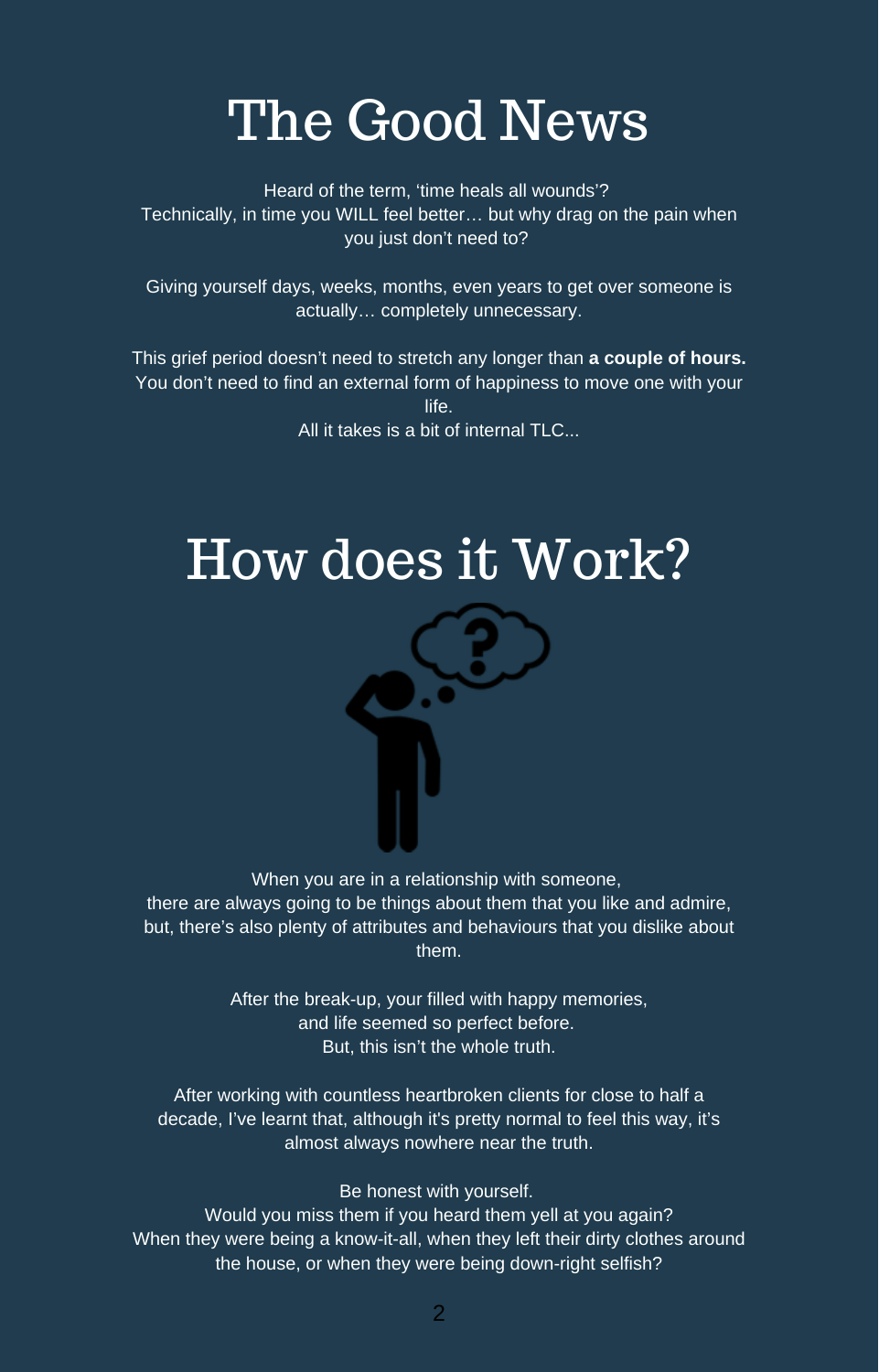# Take Back Control

So at this point, you start to realise that you only really miss them because you're highlighting the good bits.

You're only focusing on the parts which you admired, or possibly, were a little bit infatuated with.

How much they made you laugh, how well they understood you, their sense of humour, those epic dates.

All these moments filled you with 'feel-good' hormones, like dopamine, oxytocin, enkephalins and endorphins.

Then, the withdrawals symptoms kick in - the pain and yearning, the grief.

#### **But stop.**

It's time to stop these thoughts from controlling your life.

It's time to change how you see the world without them.

It's time to alter your perceptions and take control of your life again, all by yourself.

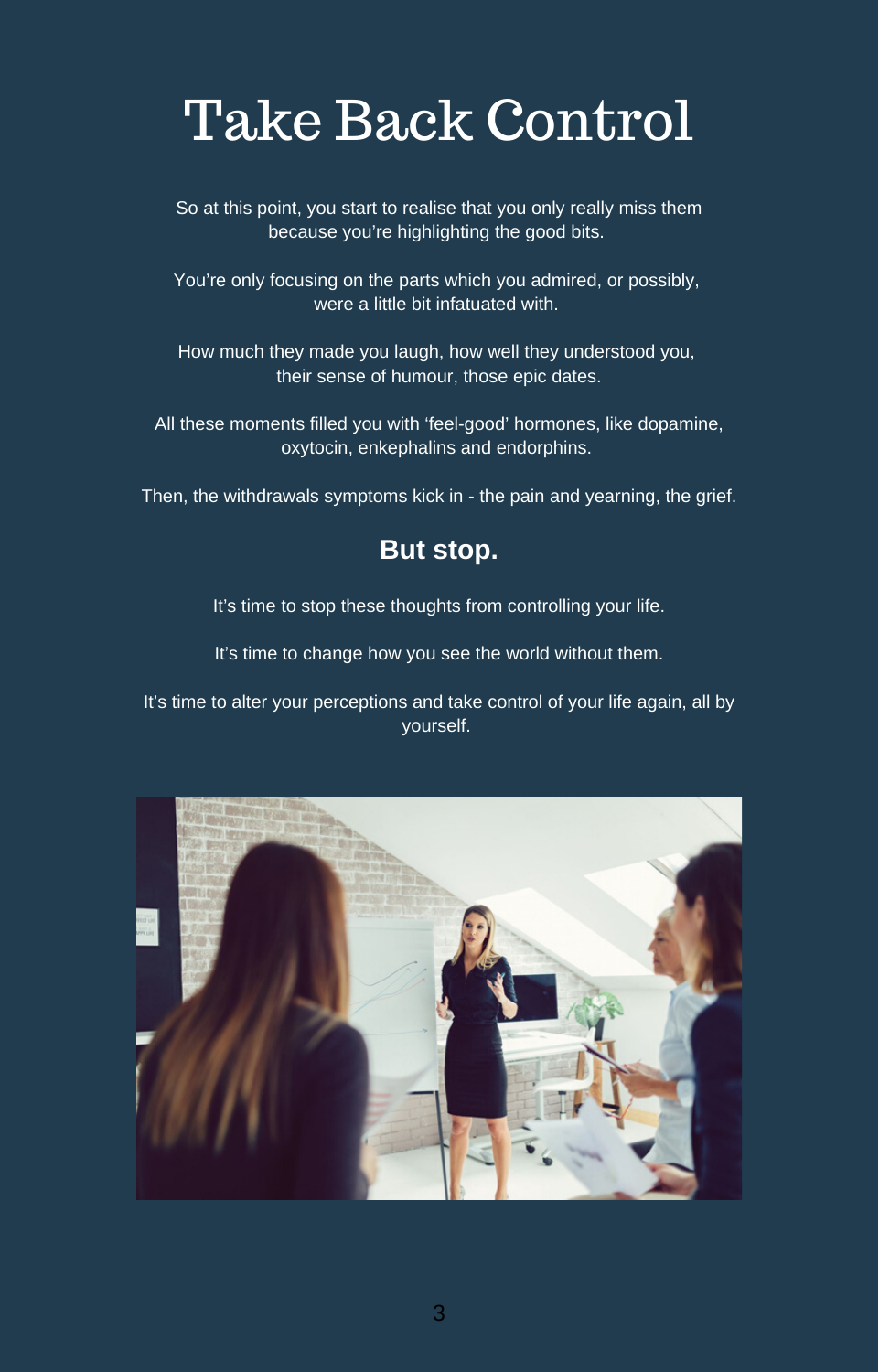# It's all about Perception

We have total control over how we perceive the world, how we make decisions and how we behave.

So, what if we CHANGED the way you look at your previous relationship, and how you look at your current life without them?

There is a law in physics which you may remember from high school science class:

"The first law of thermodynamics, energy can neither be created nor destroyed; energy can only be transferred or changed from one form to another."



Basically what this means is, from the moment you left your ex partner everything that you think you are missing is not missing, it's just showing up in a form that you are not recognising.

We get so busy thinking about the past that we forget to live in the present.

You may miss how much your ex partner made you laugh.

But, since the break up, you've laughed countless times with your two best friends, more so than you have in a long time.

You love how your sister is sending you funny videos now.

You're constantly laughing at your dog doing silly tricks in front of you.

See what you've done?

'Making you laugh' is not missing it's just now being provided by different people, it's appearing in your life in a different form.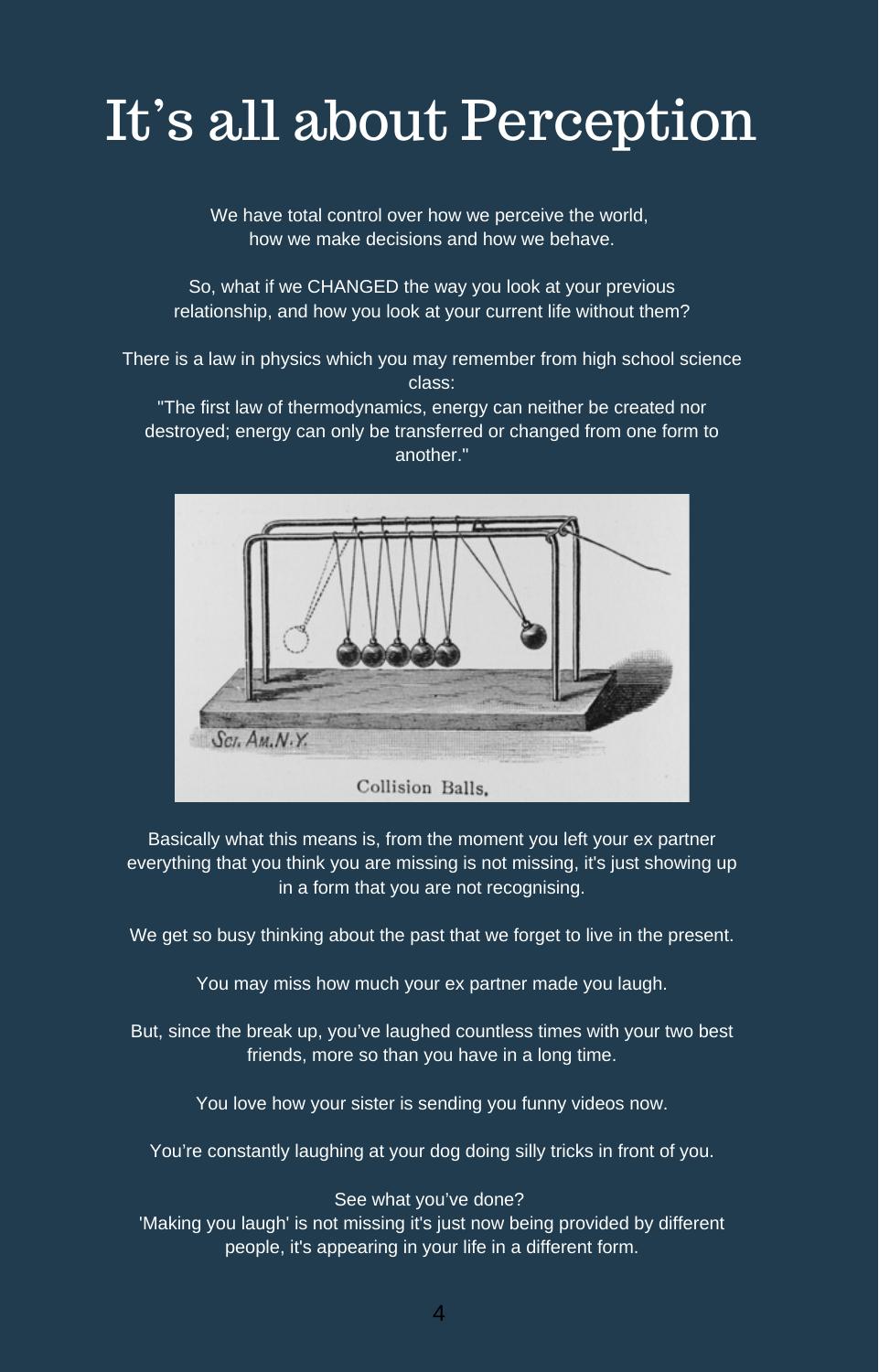Have you ever looked in the cupboard for something, let's say tomato sauce, but you are looking for a specific brand that you usually buy that's in a big red plastic bottle and you can't see it, you have an image in your mind of what you are looking for but nothing in the cupboard fits the search image?



Your friend comes over and grabs the sauce; turns out it was right in front of your eyes the whole time!

But it's a different brand of sauce, and it's in a glass bottle. It's different to what you expected, hence you didn't recognise it.

This is the same thing that happens when we are missing things about our ex.

Once you're aware of what you miss about them, it's then imperative that you dissolve the associated emotional charge.

We need to view not only the past, but also the present, from a different perspective.

The aim is to become aware of the negatives in past positive experiences, and acknowledge the positives in our current negative experiences.

### **Everything in life has both a positive and a negative. You can't get one without the other.**

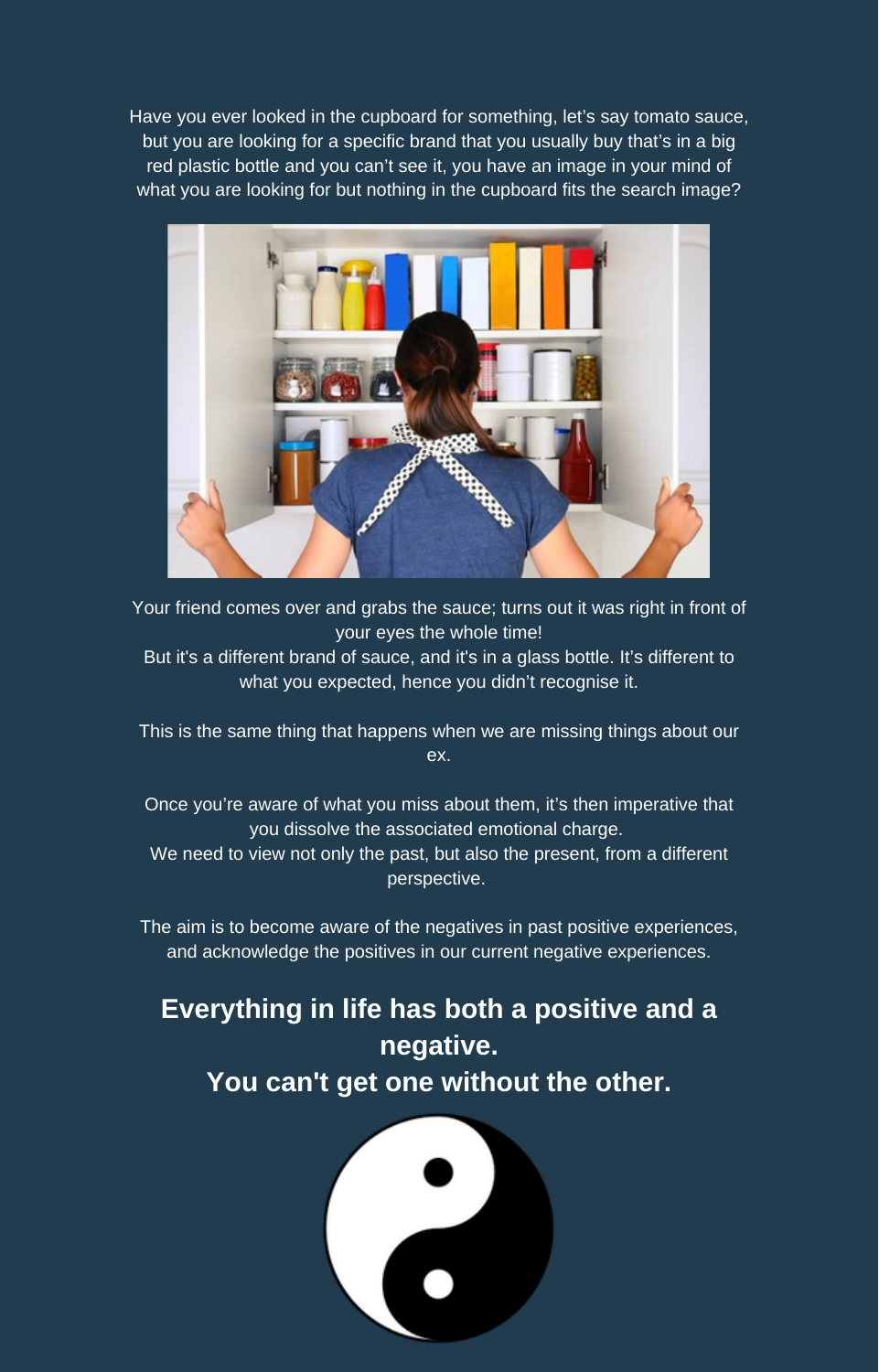As Human Beings we have both a conscious and an unconscious mind.

So if you are missing something about your ex, this means that you were consciously aware of the positive side of that trait or action, but unconscious of the negative side.



The next step is to bring this unconscious information into your conscious awareness. What was the other side of those traits that you were attracted to?

Maybe he looked after you financially - But you became dependent on him. Maybe he was really funny - But the jokes were dodging mechanisms to avoid connecting with you.

Maybe he was really intelligent - But he was a know-it-all and wouldn't listen to you.

When we see the positive side of a character trait without the negative side, we fear the loss of it.

**Once we see both sides the emotional charge dissolves and we are free again to move on with our life.**

Read on for the next step...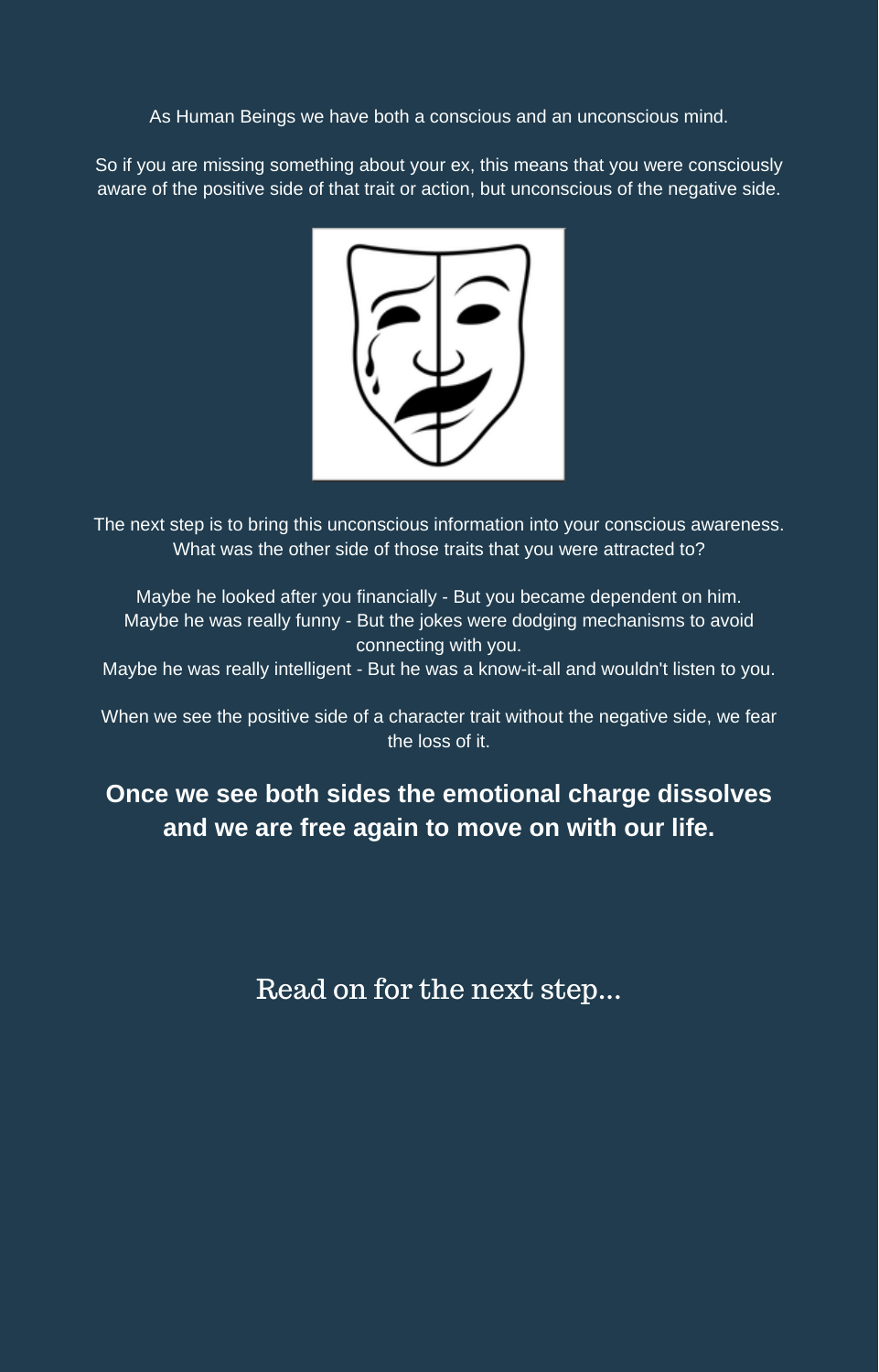# You Have a Choice

If you are feeling grief and upset after a breakup you have two choices:

1 You can choose to 'let time heal the pain'. <br>You can choose to book a This option is long and drawn out and completely unnecessary. You are not only living in the pain for a long period of time but you are also putting your physical body through a lot of unnecessary stress, which can take its toll on your immune system and your health.

complimentary call today to get the ball rolling on balancing your lopsided perception of your past relationship. Take back your power and move on with your life in as little as 2 hours.